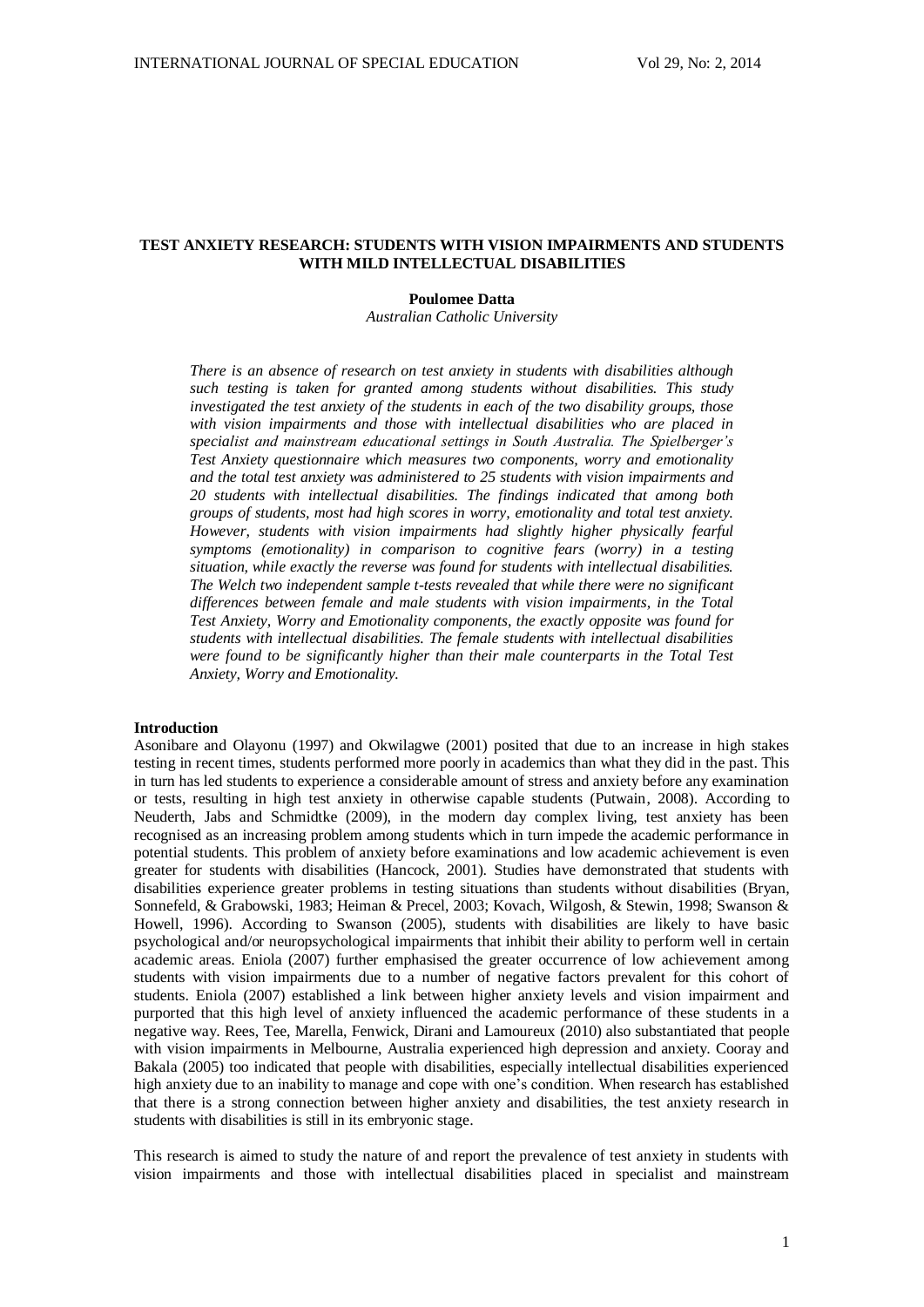educational settings in South Australia. It further provides insights into whether there are gender differences in test anxiety in the two disability cohorts under investigation. This study is not aimed to compare the findings in relation to these two groups of students. The two disability groups have their own unique and different characteristics and, therefore, at no stage comparison of the findings between these two disability groups- vision impairment and intellectual disability is undertaken. However, the questionnaire responses for the two disability groups are reported separately with a view to informing professionals and adding to the body of knowledge on these areas in relation to either students with vision impairments or students with intellectual disabilities. The main research questions that emerge from the aims of the study in relation to students with vision impairments and those with intellectual disabilities are as follows:

- What are the scores of test anxiety and its components for the female and male students with vision impairments and those with intellectual disabilities in South Australia?
- Are there any significant differences in the scores of test anxiety and its components for students with vision impairments and those with intellectual disabilities with respect to gender?

### **Method**

The Spielberger's Test Anxiety Questionnaire developed by Spielberger et al., (1980) was administered to students in the two disability areas to determine the scores of test anxiety and its components. The Welch independent t-tests were also employed to find out whether there were any significant differences across gender for the two disability cohorts in the scores of test anxiety and its components. According to Creswell (2008), survey designs are procedures in which the researcher administers a survey or questionnaire to a small group of people (called the sample) to identify trends in attitudes, perceptions, behaviours or characteristics of a large group of people (called the population). In this procedure, survey researchers gather numbered data using questionnaires and statistically analyse the data to explain certain trends about responses to questions and to test research questions (Creswell, 2008). They also interpret the meaning of the data by linking the results of the statistical test back to past research studies (Creswell, 2008).

#### *Instrument*

The Test Anxiety Inventory (TAI), developed by Spielberger et al. (1980), is the most widely used validated questionnaire for measuring test anxiety and has been employed in the majority of more latest research studies of student test anxiety (Bradley, McCraty, Atkinson, Arguelles, Rees & Tomasino, 2007; Datta, 2013). The TAI provides a global measure of test anxiety as well as a separate measurement of two theoretically relevant components defined as 'worry' and 'emotionality' (Spielberger et al., 1980). Spielberger et al. (1980) as cited in Datta (2013) defined worry as the psychological or cognitive concerns and anxiety about the consequences of failure in a testing situation and emotionality as the physical and bodily reactions experienced by students in a testing situation.

Students used a four-point scale to report how frequently they experienced specific symptoms of anxiety in test situations. The four choices are: (1) almost never, (2) sometimes, (3) often, and (4) almost always. The scoring weights for items 2 through 20 are 1 through 4 and for item 1 it is reverse scored i.e. 4 through 1 (Spielberger et al., 1980 as cited in Datta, 2013). A pilot was conducted on students with vision impairments and those with intellectual disabilities in South Australia prior to the major data collection to test the appropriateness and robustness of the survey questionnaire. The Cronbach Alpha results for Test Anxiety Global was 0.92, for Test Anxiety Worry was 0.87 and for Test Anxiety Emotional was 0.90 respectively (Bradley et al., 2007).

#### *Participants*

In this study, adolescent and adult students from all levels of vision impairments were included. The visual acuity of the participants ranged from 6/18 or less (low vision) to 3/60 and less (blindness) and all types of vision impairments (whether it was congenital or adventitious) were included. This study also included adolescent and adult students with only mild intellectual disabilities. Adolescent and adult students with moderate, severe and profound intellectual disabilities were excluded as it would be difficult for them to comprehend the items in the questionnaire and answer independently. These participants were selected by the Purposive Sampling method which is defined as *the researchers intentionally selecting individuals and sites to learn or understand the central phenomenon* (Creswell, 2003, p. 204). These participants were selected from the mainstream and specialist schools and Technical and Further Education (TAFE) Institutes owned and operated by the Government of South Australia. The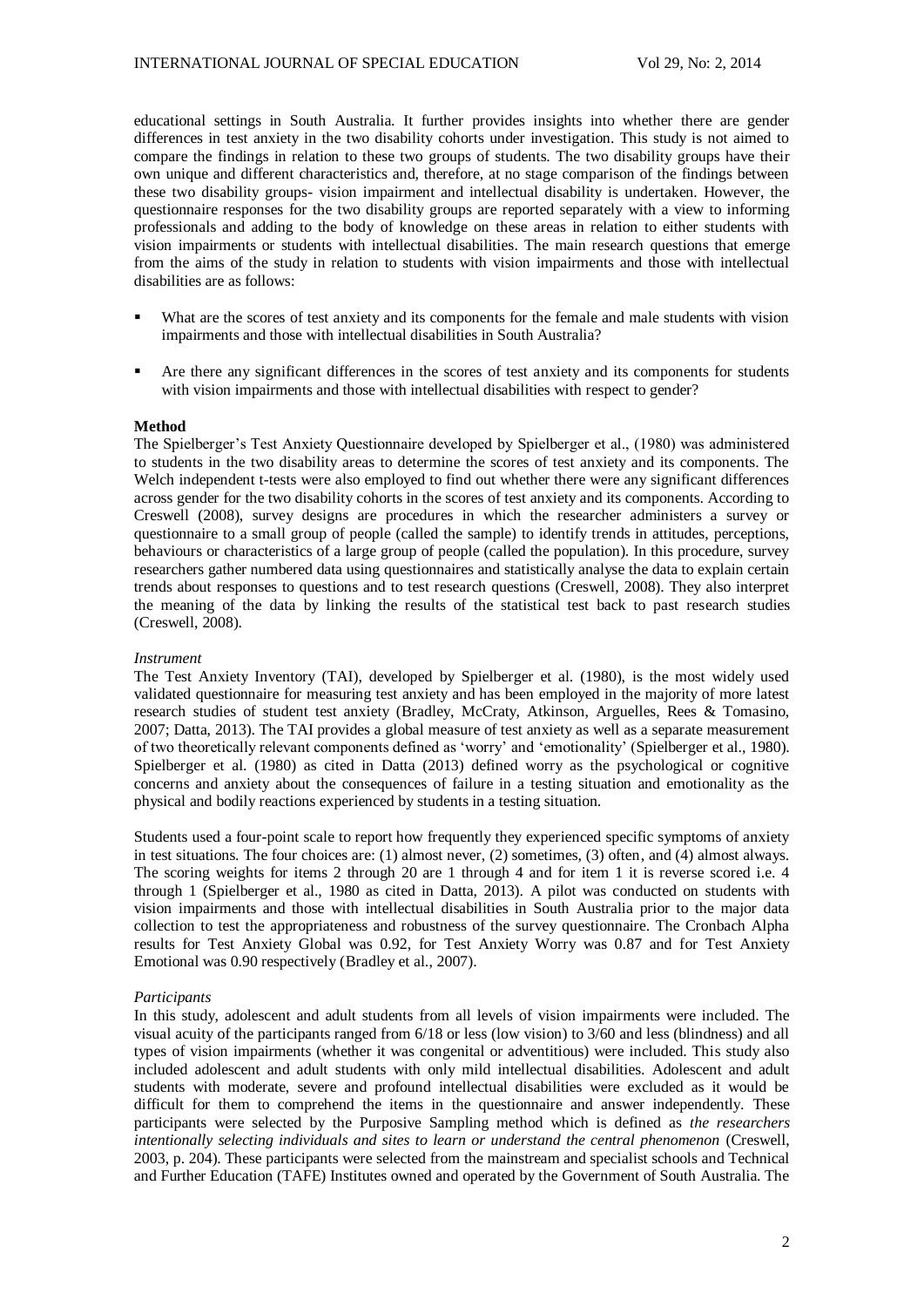schools and TAFE Institutes were contacted by the researcher via telephone or e-mail. A letter outlining the research along with the Ethics Committee's approval documents were sent to the Principal. The names and the contact details of the students were accessed through school and institute records with prior permission obtained from the Principal. Some of the adult students with vision impairments and those with intellectual disabilities were contacted via organisations that provided support to people with vision impairments and to people with intellectual disabilities. Names and addresses were forwarded by the organisations when permission for participation in the study was provided by the participant.

A total of 25 students with vision impairments and 20 students with mild intellectual disabilities completed the Spielberger's Test Anxiety questionnaire. These two student samples were matched in terms of the following characteristics:

- Age age range between 15 -18 years for the adolescent students and between 19-25 years for the adult students;
- Education level Year 9-Year 12 for the adolescent students and full time vocational courses for the adult students;

# *Administration*

Each individual student was provided with the Spielberger's Test Anxiety questionnaire. The administration setting was comfortable, well lighted, ventilated and free from noise and other distractions as possible. The questionnaire was administered to students with vision impairments and those with intellectual disabilities on a one-on-one basis. This process enabled the researcher to ensure that students answered all the items in the questionnaire.

Upon completion, questionnaires were collected by the researcher to maintain student confidentiality. The Information Sheet and the Spielberger's Test Anxiety questionnaire for the students with low vision was on the enlarged print format and for some blind students it was in the Braille format. The majority of the adult students with vision impairments could sign their name on the Consent Form. If not they made a cross and a witness signed to verify their consent. The questionnaires on the enlarged print format were prepared by the researcher herself and the questionnaires on the Braille format were prepared at the Braille Unit in the school for students with vision impairments where prior contact had been established by the researcher. The Information Sheet and Consent Form for the adult students with mild intellectual disabilities were provided in simple language and the research project was explained to them by the researcher in the presence of a witness. For students in the two disability groups, the items on the Spielberger's Test Anxiety questionnaire was read aloud by the researcher wherever they needed it as administration was on a one-on-one basis. Participation by students was purely voluntary and confidentiality was strictly maintained. This study was approved by the relevant Ethics Committee as well.

# **Results**

Test Anxiety includes the total test anxiety, worry and emotionality scores of the students with vision impairments and those with intellectual disabilities. Based on the Test Anxiety Inventory developed by Spielberger et al. (1980) and according to Datta (2013, para 12), 'the two sub-scales- worry and emotionality and total test anxiety raw scores have been converted into T-scores for the analysis and interpretation. Conversion from raw scores to T-scores for two of the sub-scales-worry and emotionality and the total test anxiety have been provided in the Test Anxiety Inventory on the basis of four distinct sample references namely college undergraduates, college freshmen, community college and high school (Spielberger et al., 1980). The conversion tables for high school and community college were selected for this study. The college undergraduates and college freshmen reference scores were discarded because the samples used in this study did not fall under these categories. The adolescent and adult students who participated in this study were most closely related with the high school and community college cohorts respectively in the Test Anxiety Inventory. All adolescent students who participated in this study belonged to high school and all adult students who participated in this study were attending Technical and Further Education (TAFE) institutes which closely matched adult or community colleges'.

The results are reported here more generally to establish a holistic picture across the components of test anxiety for female and male students with vision impairments and those with intellectual disabilities. The scores (high/ moderate/ low) on the total test anxiety, worry and emotionality components for female and male students with vision impairments are presented in Table 1 below: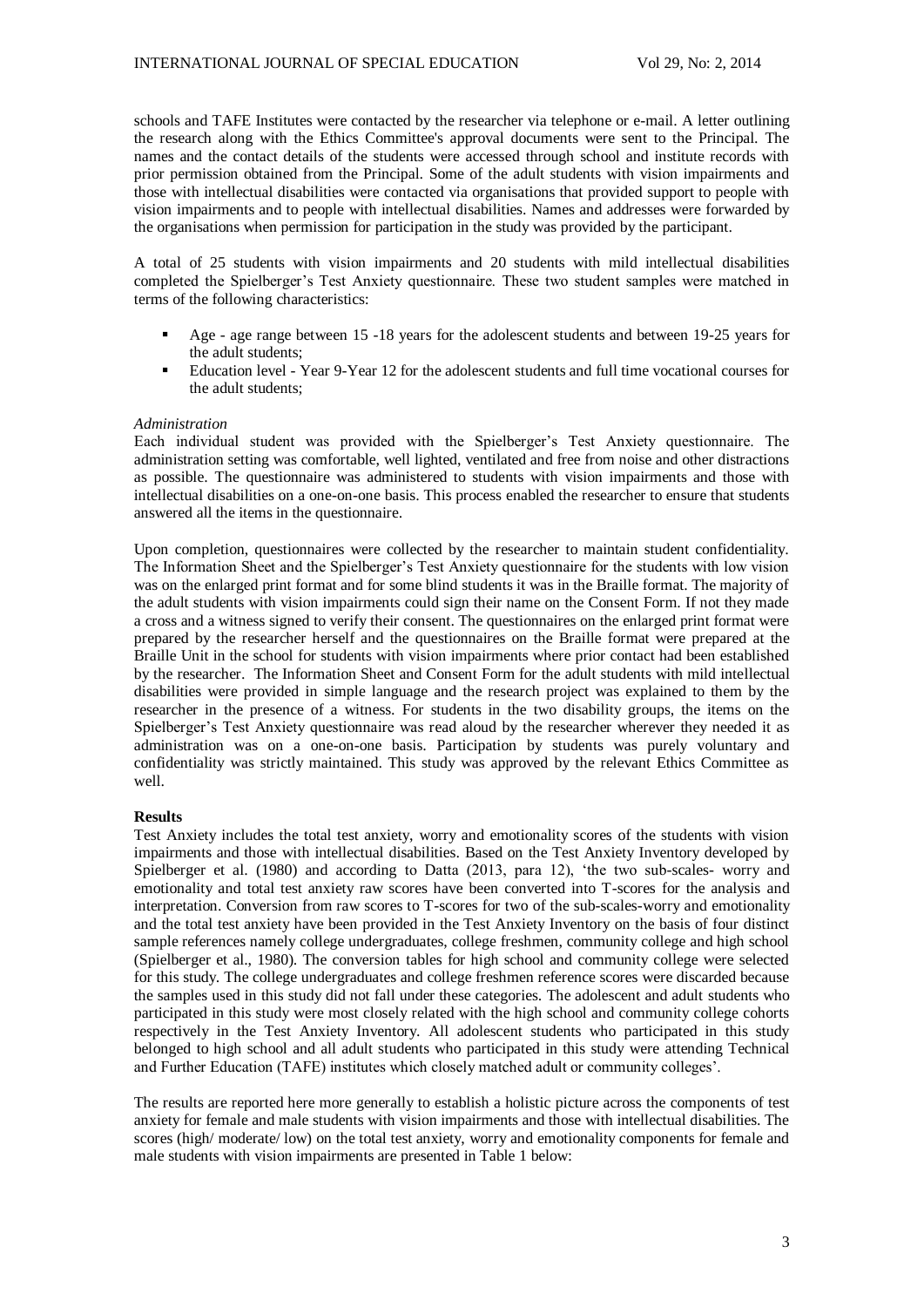| <b>Components</b><br>of test<br>anxiety | Female $(N=13)$ |                 |      | Male $(N=12)$ |          |       | Total $(N=25)$ |                 |       |
|-----------------------------------------|-----------------|-----------------|------|---------------|----------|-------|----------------|-----------------|-------|
|                                         | High            | <b>Moderate</b> | Low  | High          | Moderate | Low   | High           | <b>Moderate</b> | Low   |
| <b>Worry</b>                            | 77%             | 15.4%           | 7.7% | 83%           | -        | 17%   | 80%            | 7.7%            | 12.3% |
| <b>Emotionality</b>                     | 92%             |                 | 8%   | 83.3%         |          | 16.7% | 87.7%          |                 | 12.3% |
| <b>Total test</b>                       | 69%             | 23%             | 8%   | 66.7%         | 16.7%    | 16.7% | 67.9%          | 19.8%           | 12.3% |
| anxiety *                               |                 |                 |      |               |          |       |                |                 |       |

# **Table 1. Frequency of T-Scores Across Test Anxiety Components for Female and Male Students with Vision Impairments (N=25)**

\*Total test anxiety for each student is not just the arithmetic total of worry and emotionality scores but an addition of scores obtained in another 4 items 'raw to T' scores

Table 1 indicates the overall pattern of responses across the different components of test anxiety for students with vision impairments. In the case of the male students, the highest frequency of high scores was in the emotionality and worry components respectively. In case of the female students, the highest frequency of high scores was in the emotionality followed by worry components. This shows that overall, (male and female students combined) the majority of the students with vision impairments experienced physical reactions (emotionality) together with cognitive fears (worry) when faced with a testing situation; however, physically fearful symptoms were slightly higher in comparison to cognitive fears in students with vision impairments.

The scores (high/ moderate/ low) on the total test anxiety worry and emotionality components for female and male students with intellectual disabilities are depicted in Table 2 below:

| Table 2. Frequency of T-Scores Across Test Anxiety Components for Female and Male Students |
|--------------------------------------------------------------------------------------------|
| with Intellectual Disabilities $(N=20)$                                                    |

| <b>Components</b>   | Female $(N=10)$ |                 |     | Male $(N=10)$ |          |     | Total $(N=20)$ |                 |                          |
|---------------------|-----------------|-----------------|-----|---------------|----------|-----|----------------|-----------------|--------------------------|
| of test anxiety     |                 |                 |     |               |          |     |                |                 |                          |
|                     | High            | <b>Moderate</b> | Low | High          | Moderate | Low | High           | <b>Moderate</b> | Low                      |
| Worry               | 90%             | 10%             |     | 80%           | 10%      | 10% | 85%            | 10%             | 5%                       |
| <b>Emotionality</b> | 90%             | 10%             | -   | 70%           | 20%      | 10% | 80%            | 15%             | 5%                       |
| <b>Total test</b>   | 80%             | 20%             | -   | 40%           | 60%      |     | 60%            | 40%             | $\overline{\phantom{0}}$ |
| anxiety *           |                 |                 |     |               |          |     |                |                 |                          |

\*Total test anxiety for each student is not just the arithmetic total of worry and emotionality scores but an addition of scores obtained in another 4 items 'raw to T' scores

Table 2 presents the overall pattern of responses across the different components of test anxiety for students with intellectual disabilities. In the case of the male students, the highest frequency of high scores was in the worry followed by the emotionality component respectively. In the case of the female students, the highest frequency of high scores was in the worry and emotionality components. These findings reveal that overall, (male and female students combined) the majority of the students with intellectual disabilities experienced cognitive fears (worry) together with physical reactions (emotionality) in a testing situation or before submitting any assignment; however cognitive fears were slightly higher than bodily symptoms for students with intellectual disabilities.

In the sections that follow, the Welch two independent sample t-tests for the students with vision impairments and those with intellectual disabilities on the two components and Total Test Anxiety from the Spielberger's Test Anxiety Inventory are conducted. Since it is an exploratory data analysis, only ttest and not any higher statistical analysis was conducted.

Table 3 indicates that there were no significant differences between female and male students with vision impairments in the Total Test Anxiety, Worry and Emotionality (p>0.05).

Table 4 indicates that there were significant differences between female and male students with intellectual disabilities in the Total Test Anxiety, Worry and Emotionality ( $p<0.05$ ). In the two components of test anxiety and Total Test Anxiety, the female students with intellectual disabilities were found to be significantly higher than the male students with intellectual disabilities.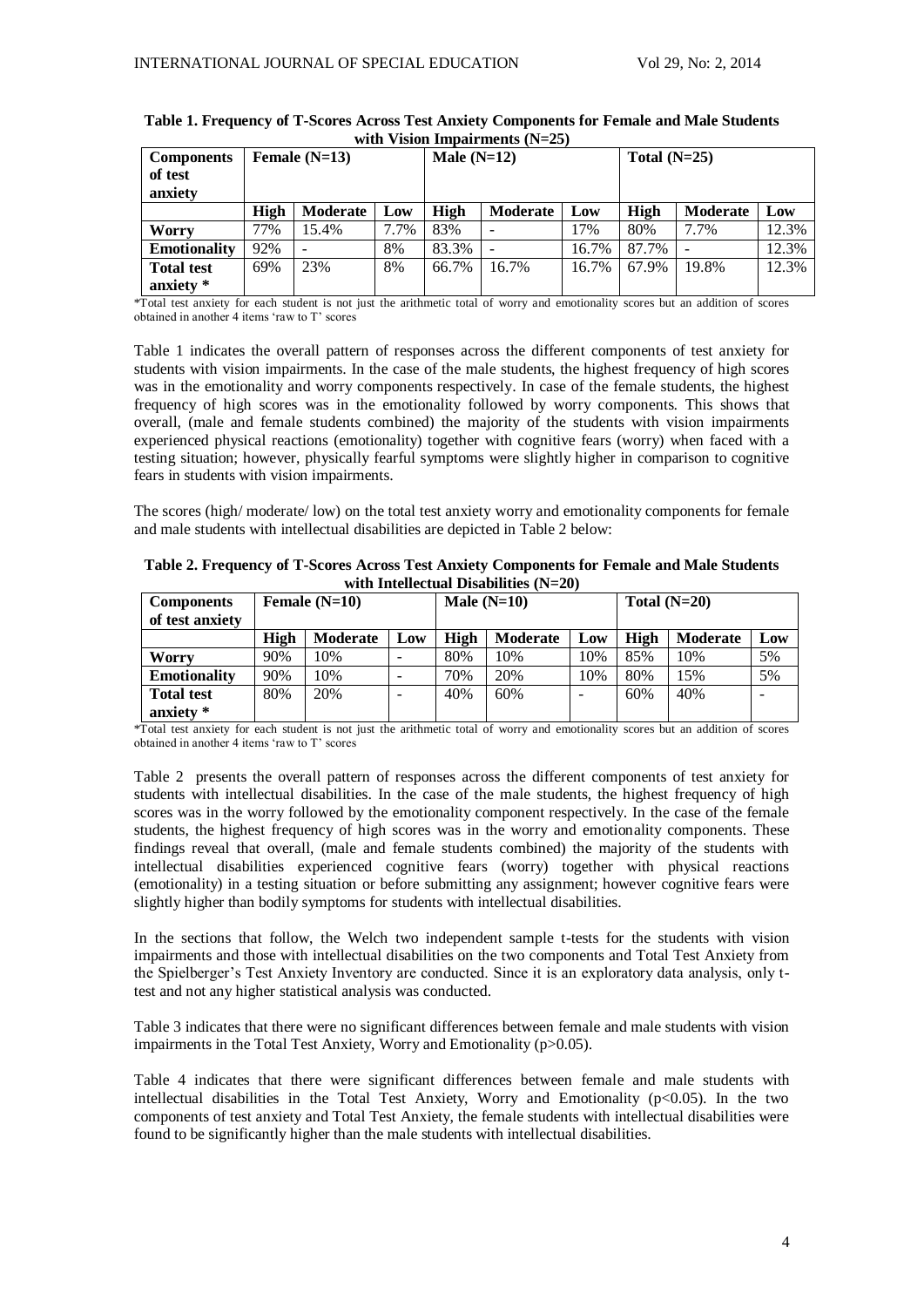| <b>Test Anxiety Components</b> | Mean (M) and Standard Deviation (SD) | t-value       | p-value |                     |  |  |  |
|--------------------------------|--------------------------------------|---------------|---------|---------------------|--|--|--|
|                                | Female $(N=13)$                      | Male $(N=12)$ |         |                     |  |  |  |
| <b>Total Test Anxiety</b>      | $M = 66.92$                          | $M = 59.67$   | 1.31    | 0.20 <sub>N</sub> S |  |  |  |
|                                | $SD = 12.11$                         | $SD = 15.17$  |         |                     |  |  |  |
| Worry                          | $M = 26.08$                          | $M = 23.58$   | 1.14    | 0.27 <sub>NS</sub>  |  |  |  |
|                                | $SD = 5.01$                          | $SD = 5.88$   |         |                     |  |  |  |
| Emotionality                   | $M = 27.38$                          | $M = 24.5$    | 1.26    | 0.22 <sub>N</sub> S |  |  |  |
|                                | $SD = 4.91$                          | $SD = 6.39$   |         |                     |  |  |  |

| Table 3. Overview of Mean (M), Standard Deviation (SD), T-Value and P-Value of Test Anxiety |
|---------------------------------------------------------------------------------------------|
| Across its Two Components and Total Test Anxiety for Students with Vision Impairments with  |
| <b>Respect to Gender</b>                                                                    |

 $NS = Not Significant$ 

| Table 4. Overview of Mean (M), Standard Deviation (SD), T-Value and P-Value of Test Anxiety       |
|---------------------------------------------------------------------------------------------------|
| Across its Two Components and Total Test Anxiety for Students with Intellectual Disabilities with |
| <b>Respect to Gender</b>                                                                          |

| woodce to schuch               |                                      |               |         |          |  |  |  |
|--------------------------------|--------------------------------------|---------------|---------|----------|--|--|--|
| <b>Test Anxiety Components</b> | Mean (M) and Standard Deviation (SD) | t-value       | p-value |          |  |  |  |
|                                | Female $(N=13)$                      | Male $(N=12)$ |         |          |  |  |  |
| <b>Total Test Anxiety</b>      | $M = 72.3$                           | $M = 59.7$    | 2.97    | $0.009*$ |  |  |  |
|                                | $SD = 10.61$                         | $SD = 8.21$   |         |          |  |  |  |
| Worry                          | $M = 29$                             | $M = 23.5$    | 3.22    | $0.005*$ |  |  |  |
|                                | $SD = 3.92$                          | $SD = 3.72$   |         |          |  |  |  |
| Emotionality                   | $M = 29.3$                           | $M = 24.2$    | 2.96    | $0.009*$ |  |  |  |
|                                | $SD = 4.14$                          | $SD = 3.55$   |         |          |  |  |  |

\*Significant at .05 level

Table 4 indicates that there were significant differences between female and male students with intellectual disabilities in the Total Test Anxiety, Worry and Emotionality ( $p<0.05$ ). In the two components of test anxiety and Total Test Anxiety, the female students with intellectual disabilities were found to be significantly higher than the male students with intellectual disabilities.

# **Discussion**

This section discusses the key statistical findings that emerged from the questionnaire data in relation to test anxiety in students with vision impairments and those with intellectual disabilities in South Australia. These findings can make a unique contribution to the field of special education as there are no previous studies investigating the test anxiety specifically in these two cohorts of disability, vision impairment and intellectual disabilities.

The majority of the students with vision impairments had high scores in total test anxiety, worry and emotionality components of Spielberger's Test Anxiety questionnaire. This is indicative that these students were anxious, fearful and nervous with the manifestation of higher amounts of physical reactions and cognitive concerns in a testing situation. There were no significant differences between female and male students in total test anxiety and in each of the components of test anxiety.

For students with intellectual disabilities, the majority had high scores in the total test anxiety, worry and emotionality. This implies that these students experienced high cognitive distress and physical discomfort in a testing situation. There were significant differences between the female and male students with intellectual disabilities in the total test anxiety and in the two components of test anxiety namely worry and emotionality; the female students were found to be significantly higher than the male students. This implies that female students with intellectual disabilities were more tense, nervous, anxious and apprehensive before submitting an assignment or performing in an examination in comparison to male students with intellectual disabilities. Female students with intellectual disabilities had greater negative cognitive concerns and physical discomfort in an evaluative situation in comparison to male students with intellectual disabilities. Other research studies found non-disabled female students also experienced higher levels of test anxiety symptoms than non-disabled male students (Cassady & Johnson, 2002; Chapell et al., 2005; Rezazadeh & Tavakoli, 2009; Seipp & Schwarzer, 1996; Trifoni & Shahini, 2011; Wren & Benson, 2004). The present study confirms that students with intellectual disabilities were no exception to the gender specific patterns of behaviour established by students without intellectual disabilities in relation to test anxiety research.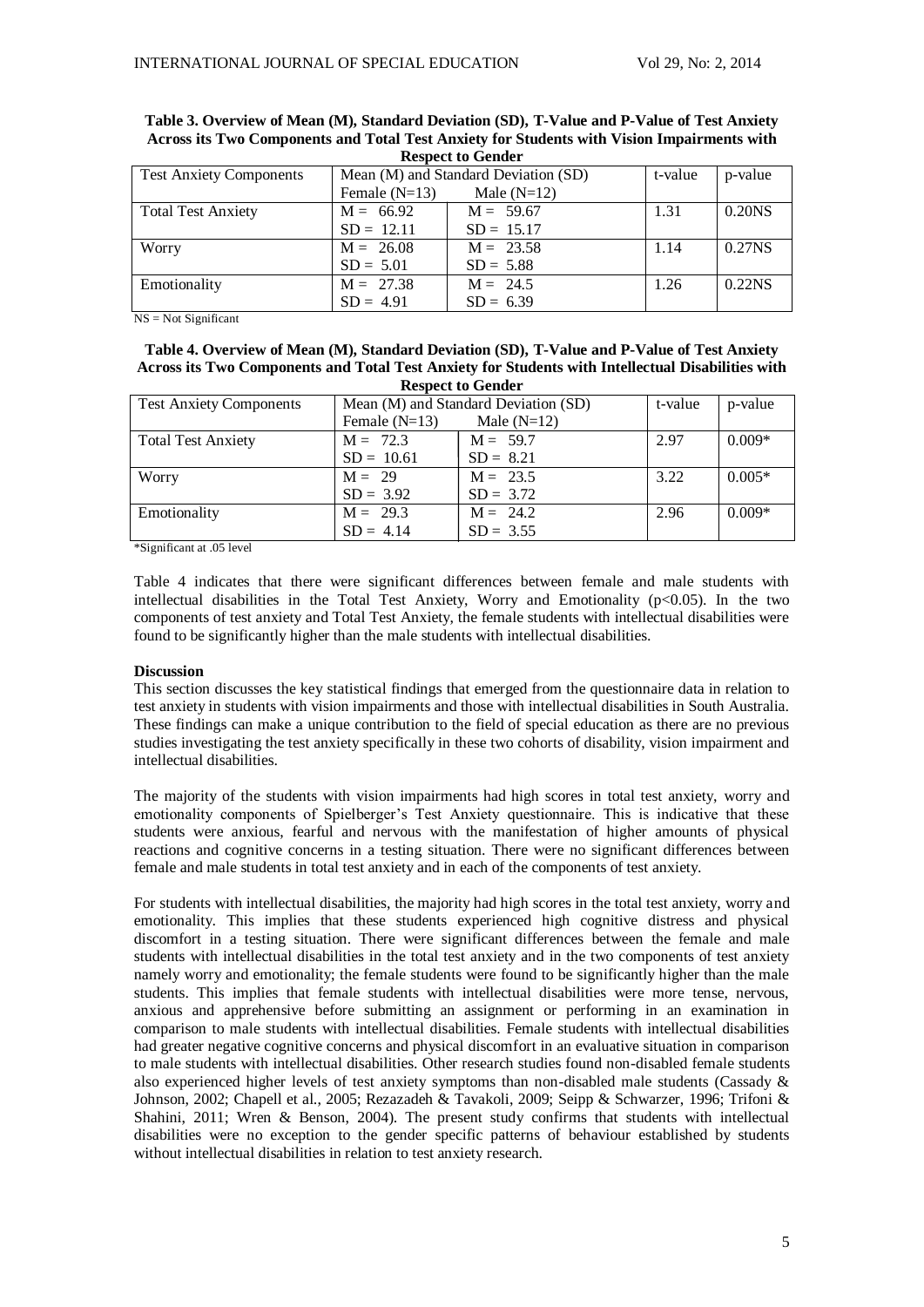# **Conclusion**

Findings from the research indicate that students with vision impairments experienced greater physical reactions (emotionality) in comparison to cognitive fears (worry). The reverse was established for students with intellectual disabilities. Both cohorts experienced higher amounts of anxiety before and during a testing situation. Therefore, it can be implied that students with vision impairments and those with intellectual disabilities require additional aid and support from teachers, support staff and the school Counsellor before appearing for any examination or test. Professional development for teachers which focuses on deepening their understanding about the condition of any students' disability, and increased awareness of the nature of vision impairment and/ or intellectual disability and the educational implications of these disabilities must be a priority for teachers, families, students with vision impairments and those with intellectual disabilities, as well as other non-disabled peers and society in general.

The present research study investigated the test anxiety in students with vision impairments and those with intellectual disabilities in South Australia. However, students with other kinds of disabilities (e.g. students with hearing impairments, learning disabilities, physical impairments, autism and attention deficit hyperactive disorder) commonly found in the classrooms in Australia were not included in the research. Similar facets should be studied for students with other disabilities as well.

### *Limitations*

This study was limited by the size of the sample that was selected for this study which was restricted by access to an already small population. The data were collected in a State in Australia, which provided few subjects. The sensitivity of the area and the unwillingness of some parents to participate in the study, further limited access to subjects. Because of the low numbers of students with vision impairments and those with intellectual disabilities available for the study, findings were interpreted with care. This study was limited to an investigation of only two groups of students: those with vision impairments and those with intellectual disabilities. However, for the future lines of investigation, the other types of impairments should be studied.

### **References**

Asonibare, J. B., & Olayonu, E. O. (1997). Locus of control, personality type and academic achievement of secondary school students in Offa and Oyun local governments. *Nigerian Journal of Clinical and Counselling Psychology, 3*(1), 14-23.

Bradley, R. T., McCraty, R., Atkinson, M., Arguelles, L., Rees, R. A., & Tomasino, D. (2007). *Reducing test anxiety and improving test performance in America's schools: Results from the Test Edge National Demonstration Study*. Boulder Creek, CA: HeartMath Research Center, Institute of HeartMath, Report no. 07-04-01.

Bryan, J. H., Sonnefeld, L. J., & Grabowski, B. (1983). The relationship between fear of failure and learning disabilities. *Learning Disability Quarterly, 6*(2), 217-222.

Cassady, J. C., & Johnson, R. E. (2002). Cognitive test anxiety and academic performance. *Contemporary Educational Psychology, 27*(2), 270-295.

doi: 10.1006/ceps.2001.1094

Chapell, M. S., Blanding, Z. B., Silverstein, M. E., Takahashi, M., Newman, B., Gubi, A., & McCann, N. (2005). Test anxiety and academic performance in undergraduate and graduate students. *Journal of Educational Psychology, 97*(2), 268-274. doi: 10.1037/0022-0663.97.2.268

Cooray, S. E., & Bakala, A. (2005). Anxiety disorders in people with learning disabilities. *Advances in Psychiatric Treatment, 11*(5), 355-361. doi: 10.1192/apt.11.5.355

Creswell, J. W. (2008). *Educational research: Planning, conducting, and evaluating quantitative and qualitative research* (3<sup>rd</sup> ed.). Upper Saddle River, NJ: Pearson/Merrill Prentice Hall.

Creswell, J. W. (2003). *Research design: Qualitative, quantitative, and mixed method approaches* (2nd ed.). Thousand Oaks, CA: Sage Publications.

Datta, P. (2013). Test anxiety: Benign or malignant for students with vision impairment? *Disability Studies Quarterly, 33*(3). Published online at http://dsq-sds.org/article/view/3313

Eniola, M. S. (2007). The effects of stress inoculation training on the anxiety and academic performance of adolescent with visual impairments. *Pakistan Journal of Social Sciences, 4*(4), 496-499.

Hancock, D. R. (2001). Effects of test anxiety and evaluative threat on students' achievement and motivation. *The Journal of Educational Research, 94*(5), 284-290. doi: 10.1080/00220670109598764

Heiman, T., & Precel, K. (2003). Students with learning disabilities in higher education: Academic strategies profile. *Journal of Learning Disabilities, 36*(3), 248-258. doi: 10.1177/002221940303600304